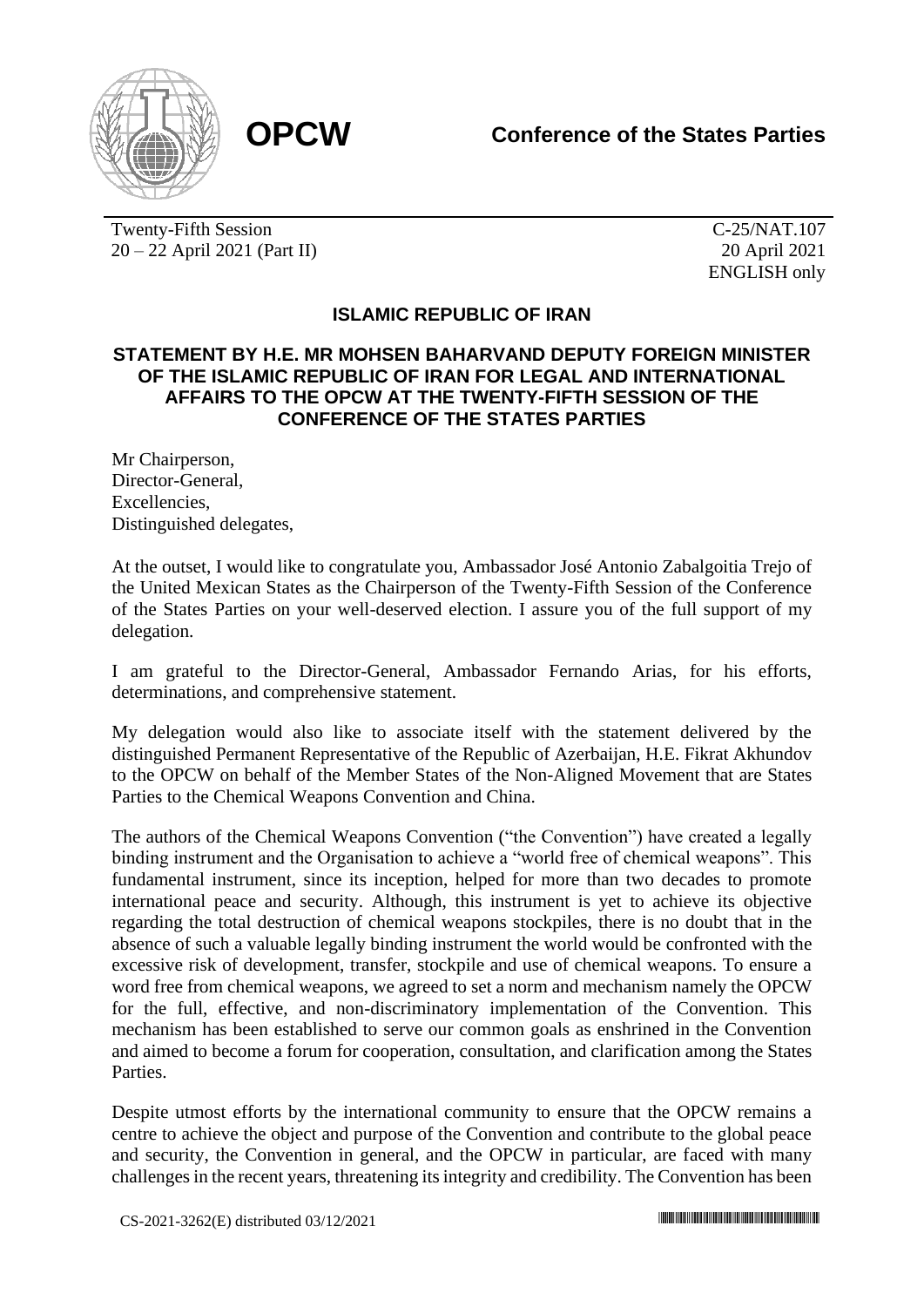C-25/NAT.107 page 2

under severe stress by approaches pursued by certain corners aimed to achieve a narrow political interest dividing States Parties for and/or against certain decisions of the policymaking organs (PMOs). To this end, several challenges threatening the inviolability of the Convention and undermining collective efforts to strengthen this instrument in its entirety are identified as follows:

The destruction of chemical weapons as the highest priority and indeed aspirational goal of the international community has yet to be materialised. It is the greatest challenge to the Convention and is a matter of serious concern that the United States of America, the only possessor of the largest chemical weapons stockpile, has not yet implemented its obligation despite its various resources, infrastructure, and capabilities. The repeated call of the international community requiring the United States of America to accomplish its obligation under the Convention and abolish its chemical weapons programme and stockpiles is systematically ignored by them. The United States of America, at the end of the day, is the only country which did not abide by the final deadline of 29 April 2012, as set by the Convention, to destroy all its substantial remaining chemical weapons stockpiles.

Unilateral and inhuman sanctions in contravention with international law and the provisions of the Convention against States Parties of the Convention have been maintained and/or imposed by the United States of America hampering economic developments of the States Parties. The systematic denial of the rights of the States Parties not only compromised the full, effective, and non-discriminatory implementation of Article Xl, but also has put the prospect of the full and effective implementation of the provisions of the Convention in jeopardy. This approach as continued by few States Parties was indeed aimed to change the delicate balance of the rights and obligations as exists under the Convention.

It is unfortunate that—despite the reaffirmation in the final outcomes of the Review Conferences that full, effective, and non-discriminatory implementation of Article XI is essential for the realisation of the object and purposes of the Convention—no real progress is achieved so far towards the implementation of both promotional and regulatory aspects of Article XI. We are of the view that non-compliance of States Parties shall not only be assessed in the light of the prohibitions of the Convention, but shall be considered objectively through all provisions of the Convention including Article XI. The continued denial of the rights of the States Parties under this Article is a serious breach of obligation under the Convention. The need for the full, effective, and non-discriminatory implementation of Article XI shall not be confined to annual workshops on Article XI, but as recalled many times, "concrete measures" including an action plan needed in this regard. To this end, we recall the proposal (C-12/NAT.1, dated 6 November 2007) by the Member States to the Non-Aligned Movement that are States Parties to the Convention and China on an action plan for the full, effective, and nondiscriminatory implementation of Article XI.

The OPCW is the sole competent authority to verify the compliance of the States Parties with their obligations under the provisions of the Convention. It is a matter of regret and serious concern that against this principle, the sole possessor of chemical weapons, the so-called "selfnominated guardian of the Convention", used to publish the "Compliance Annual Report" making unsubstantiated allegations against other States Parties. This State Party does not consider the mechanism established under the Convention for the consultation, clarification, and cooperation as well as on verification of compliance, as a viable option to promote the common objectives as long as these mechanisms are not subordinated to their own national tools which aimed to serve their own narrow political national interest. Such arbitrary reports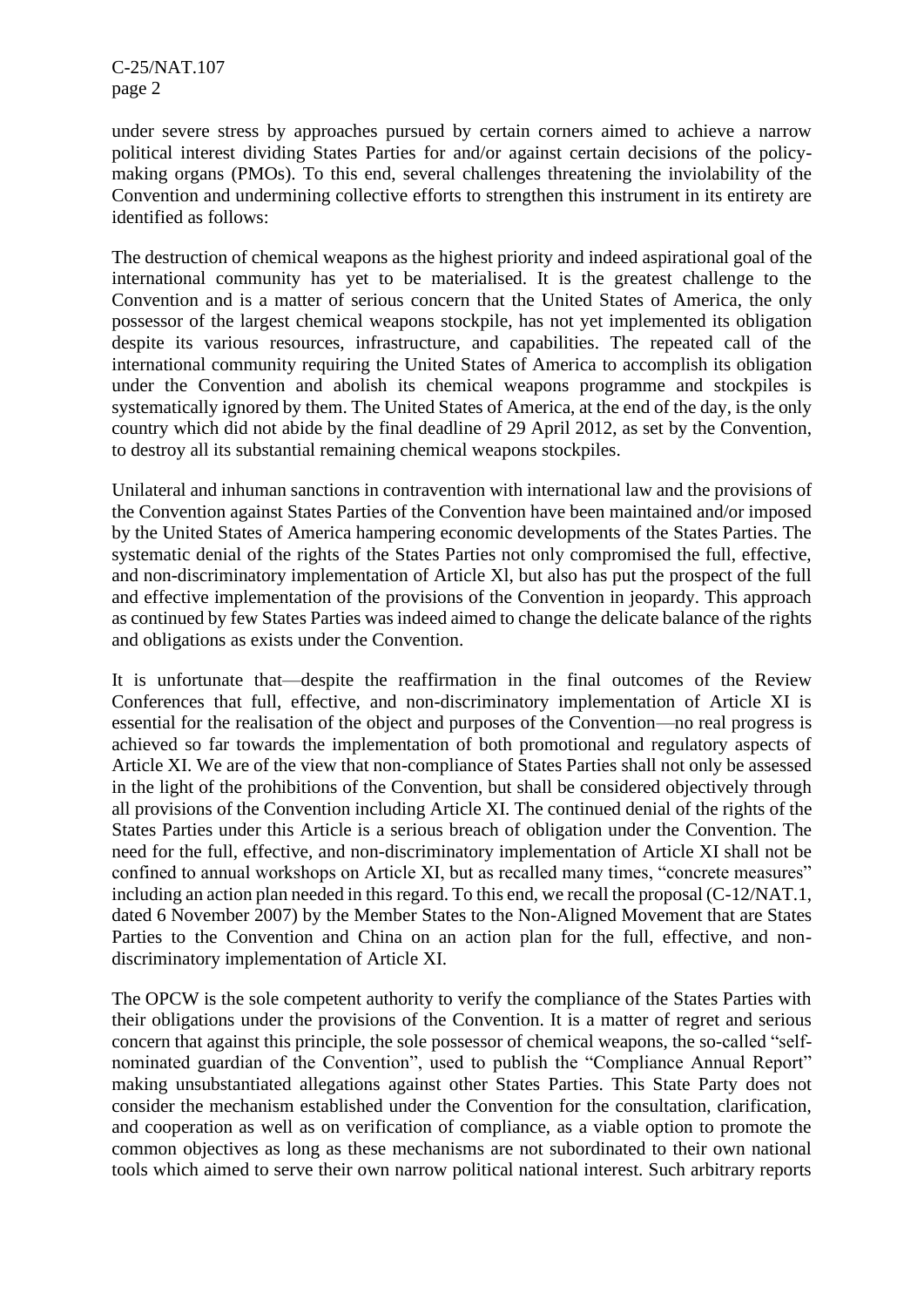are not expected to promote strengthening the implementation of the provisions of arms control and disarmament agreements, but rather designed to justify further procrastination of their obligations under disarmament and non-proliferation of international legal instruments. Such an approach as continued over years undermines the whole apparatus of the Convention and lead to a divisive gap on the full and effective implementation of the provisions of the Convention.

Consensus is a valuable tradition in all weapons of mass destruction (WMD) treaties, and we ought to protect it for the further succession of this Organisation. In this connection, we strongly believe that consensus decision making is an established and dynamic way of reaching agreement at this technical august body. Instead of stubbornly voting for an item and having the majority getting their way, we are committed to finding solutions that every State Party actively supports.

While the practice of decision making through consensus helped to promote the cause of the Convention, it is a matter of extreme concern that a few States Parties chose a different path in close synergy with their overall approach towards "free unilateral actions". Such a path is aimed at eroding the established practice of consensus which is fundamental in the disarmament and non-proliferation negotiations to ensure equal participation and undiminished security for all. This unconstructive approach towards questioning the practice of consensus as it becomes an uneven trend in the OPCW, undoubtedly would further lead to the polarisation of the Organisation, jeopardising its credibility as well as the integrity of the PMO's decisions.

Mr Chairperson, it is a matter of serious concern that certain States Parties choose a different path towards the arbitrary interpretation and applications of the provisions of the Convention. The decision on "attribution" is one of the clear evidences of such an example that a certain group of States Parties against the provisions of the Convention, have pushed a non-consensual decision which has divided States Parties further on our common objectives towards strengthening the Convention in its entirety. While reiterating our principle position on the rejection of granting attribution competence to the OPCW, it should be noted that the credibility of the evidence and resources identified by the Investigation and Identification Team (IIT) are questionable, and the IIT's working approach and methodology does not conform to the provisions on the investigation of the alleged use of chemical weapons under the Convention.

In the same vein, it is worth to highlight central nervous system-acting chemicals (CNS-acting chemicals) as another example of an orchestrated effort by certain States Parties aimed to compromise the integrity of the Convention. The Convention delicately embodies a balance of the rights and obligations of the States Parties under provisions of the Convention as enshrined in Article II paragraph 1(a), known as General-Purpose Criterion (GPC), that "[t]oxic chemicals and their precursors, except where intended for purposes not prohibited under this Convention, as long as the types and quantities are consistent with such purposes." Under the GPC provisions of the Convention, the use of toxic chemicals is excluded for peaceful purposes not prohibited under the Convention. A deliberate and not consensual interpretation and/or application of the provisions of the Convention on the law enforcement, as well as other terms known as GPC are a clear departure of the provisions of the Convention. Indeed, excluding aerosolised use of all CNS-acting chemicals by some States Parties is an arbitrary interpretation of the provisions of the Convention, which would essentially affect the right of States Parties under the Convention. It also contradicts the certain provision of the Convention where States Parties are committed to resolving their differences on the interpretation and/or application of the provisions of the Convention through consultation and the good offices of the PMOs.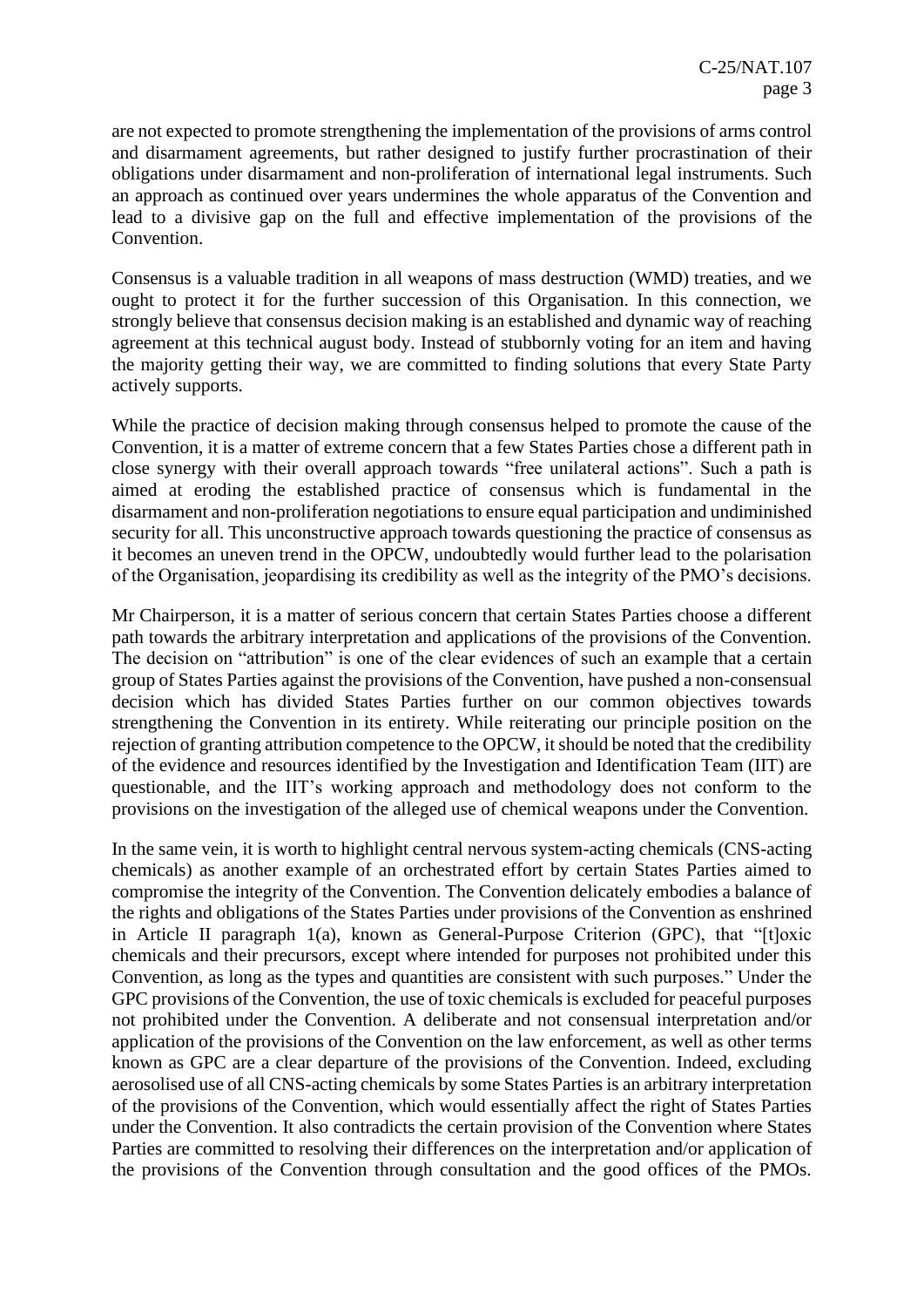C-25/NAT.107 page 4

Unfortunately, the decision does not reflect a common understanding among States Parties on the CNS-acting chemicals.

The decision of the Ninety-Sixth Session of the Executive Council, yet to be approved by the Twenty-Sixth Session of the Conference of the States Parties, did not address all serious concerns raised by States Parties and suffers from many legal and technical shortcomings. Recourse to voting in the OPCW, which is unprecedented in major disarmament and nonproliferation negotiations, not only divides States Parties on the scope of the Convention, but also compromises the principle of undiminished security for all - as agreed under various disarmament and non-proliferation international instruments. For some States Parties, this forum is no longer a platform to address issues on its technical grounds, but a framework where their national interests supersede any other collective efforts towards strengthening the Convention in all its aspects.

To this end, it is essential to draw a roadmap to promote a common understanding of CNS-acting chemicals. A hasty decision on this very important issue would jeopardise the credibility of the OPCW and undermine common efforts towards strengthening the Convention in its entirety. To ensure the integrity of any decision on this subject, a common understanding shall be reached rather than a stubborn voting process. In this connection a structural discussion is needed on all technical and legal aspects of CNS-acting chemicals with a view to reaching a common understanding on this important subject and proposing further action to enhance the object and purpose of the Convention.

In violation of the Geneva Protocol of 1925, the Saddam's regime has repeatedly used chemical weapons during the eight-year imposed war against the Islamic Republic of Iran, amongst others, in Sardasht, the border city in the northwest of my country. However, some countries may remain silent over those direful attacks, but the world will never forget it. The assault was very catastrophic that caused innumerable problems. As far as Hiroshima is the first city brutally bombarded with atomic weapons, Sardasht is the first city cruelly attacked with chemical ones on June 28, 1987. The effects of the lethal chemical agents stayed there for years with more than 63,000 casualties, including women and children. This horrible incident reminded the international community of the importance of reaching the rule-based international system totally banning one category of WMD, not only verifying destruction and inspection of chemical weapons, but also enhancing international cooperation to strengthening the capacity of Member States. It is unfortunate that the Iranian victims of chemical weapons once more are becoming victim of another immoral and inhuman unilateral sanction of certain State Parties obstructing the victims of chemical weapons to have access to the equipment, medicine and other medical assistance which would help to somewhat alleviate the huge suffering of these victims. In this regard, while we take note of the Director-General's efforts to liaise with relevant States Parties to help to overcome a stalemate, which still affects the lives of many innocent Iranian victims of chemical weapons, but regrettably these efforts have not yielded any result.

In the last couple of years, some States Parties that are against the object and purposes of the United Nations and International law, made tremendous politically motivated efforts to manipulate relevant international fora to adopt unjustified decisions against the Syrian Arab Republic, enabling further opposition groups to continue their violence and terrorist acts against the government and people of the Syrian Arab Republic. In the same vein, in this session regretfully, a draft decision is tabled by some western countries and its allies to derail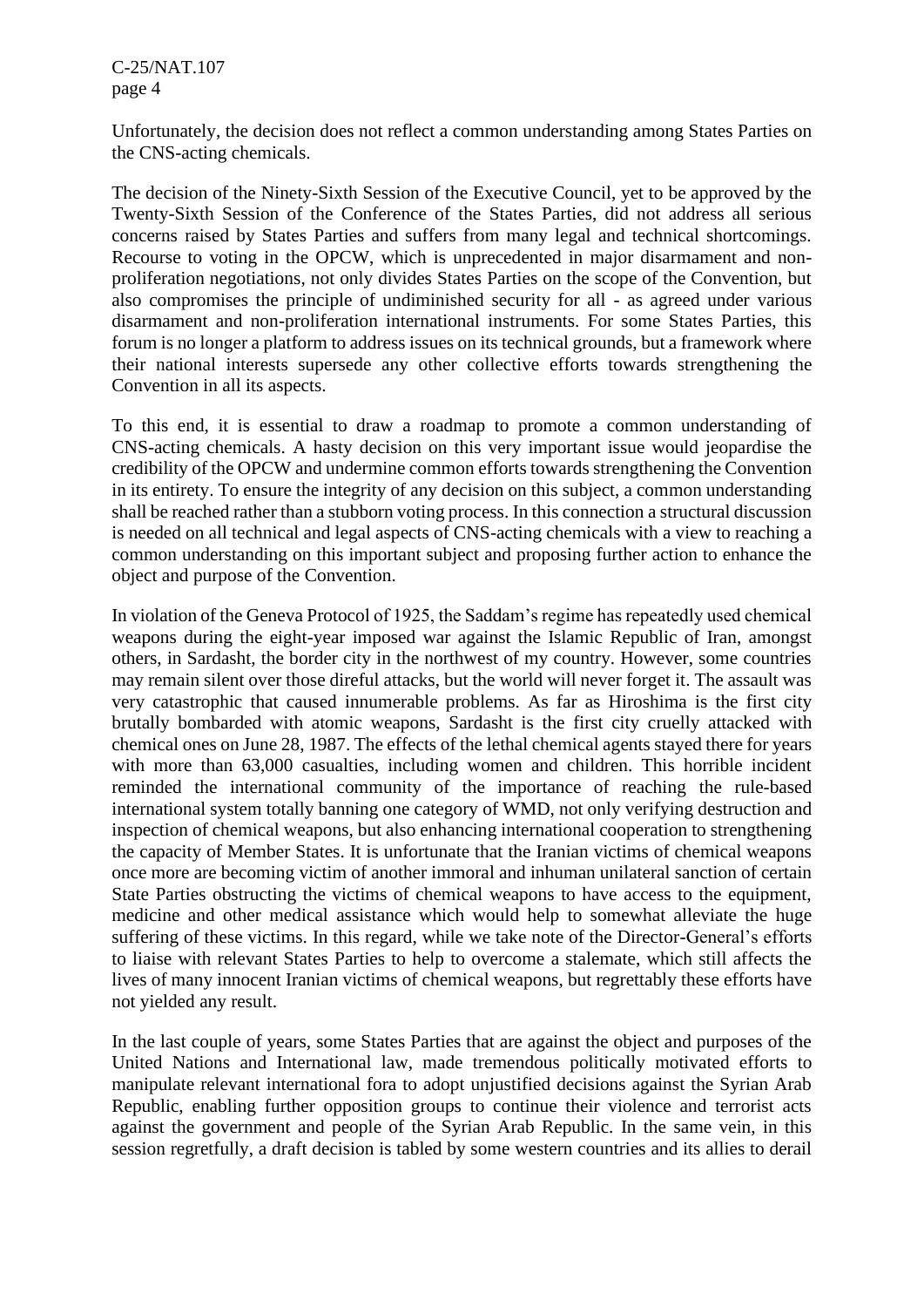the ever-increasing cooperation between the OPCW and the Syrian Arab Republic to resolve remaining issues in the case of the Syrian Arab Republic.

It should be noted that the Syrian Arab Republic has acceded to the Convention in a very sensitive and turbulent security and political environment. However, it has made significant progress in the field of chemical weapons destruction and cooperates with the United Nations and the OPCW's investigative and inspection teams in a very professional and transparent manner. All 27 chemical weapons production facilities that the Syrian Arab Republic has reported many times to the Technical Secretariat were destroyed and more than 80 reports indicating the status of the implementation of commitment by the Syrian Arab Republic under the Convention are provided monthly. To this end, several rounds of bilateral meetings between the Syrian Arab Republic authorities and the Technical Secretariat are held and a considerable amount of information provided by the Syrian Arab Republic. It should be highlighted that this cooperation has never been stopped despite the fact that Syria had serious challenges combating terrorist groups that occupied parts of its territory enabling them to have full access to the chemical agents provided by foreigners and using chemical weapons against innocent people.

While we unequivocally support the continuation of the cooperation between the Syrian Arab Republic and OPCW, we are of the firm belief that cooperation has proven to be the best way to resolve the remaining technical issues. Technical issues need to be resolved through cooperation, avoiding political pressure which has proven time and again to be a failed strategy and would jeopardise the whole process aimed at addressing outstanding issues Against this background, A counter-productive decision and politically motivated decision entitled "Addressing the Possession and Use of Chemical Weapons by the Syrian Arab Republic" (EC-94/DEC.2, dated 9 July 2020) was adopted in the Ninety-Fourth Session of the Executive Council which completely disregarded all outstanding Syrian cooperation.

While a non-party with WMD programme in the Middle East, namely Israeli regime, generously rewarded by some of those sponsors, continues its clandestine WMD programme, now a State Party with a full constructive cooperation with the OPCW is targeted by to be deprived from its rights under the provisions of the Convention.

This draft decision as tabled is unprecedented and counter-productive, aimed at—as a part of a larger project—to stigmatise a sovereign State and reconstruct the OPCW apparatus to serve their narrow political interest. Needless to reiterate that this draft decision undoubtedly would overshadow collective efforts towards strengthening the Convention and upholding the credibility of the OPCW.

The Islamic Republic of Iran has the highest record in accession to the international legal instruments banning WMD including inter alia NPT, BTWC and the Convention, as well as other important documents. Iran's initiative for the establishment of the 'Nuclear Weapons Free Zone' in Middle East is per se a clear commitment to the disarmament and nonproliferation norm. We keep continue to respect our obligations under the relevant international instruments including the Convention. In this connection, it is unfortunate that a non- compliant State party, the United States of America, with a high record of abrogation from various arms control and disarmament instruments, repeats baseless allegations against my country. The United States of America, with a series of serious non-compliances under many disarmament and non-proliferation instruments, is not in a position to accuse other States Parties and urge them to discharge their obligations under relevant to react responsibly over the compliance with disarmament and non-proliferation regimes.